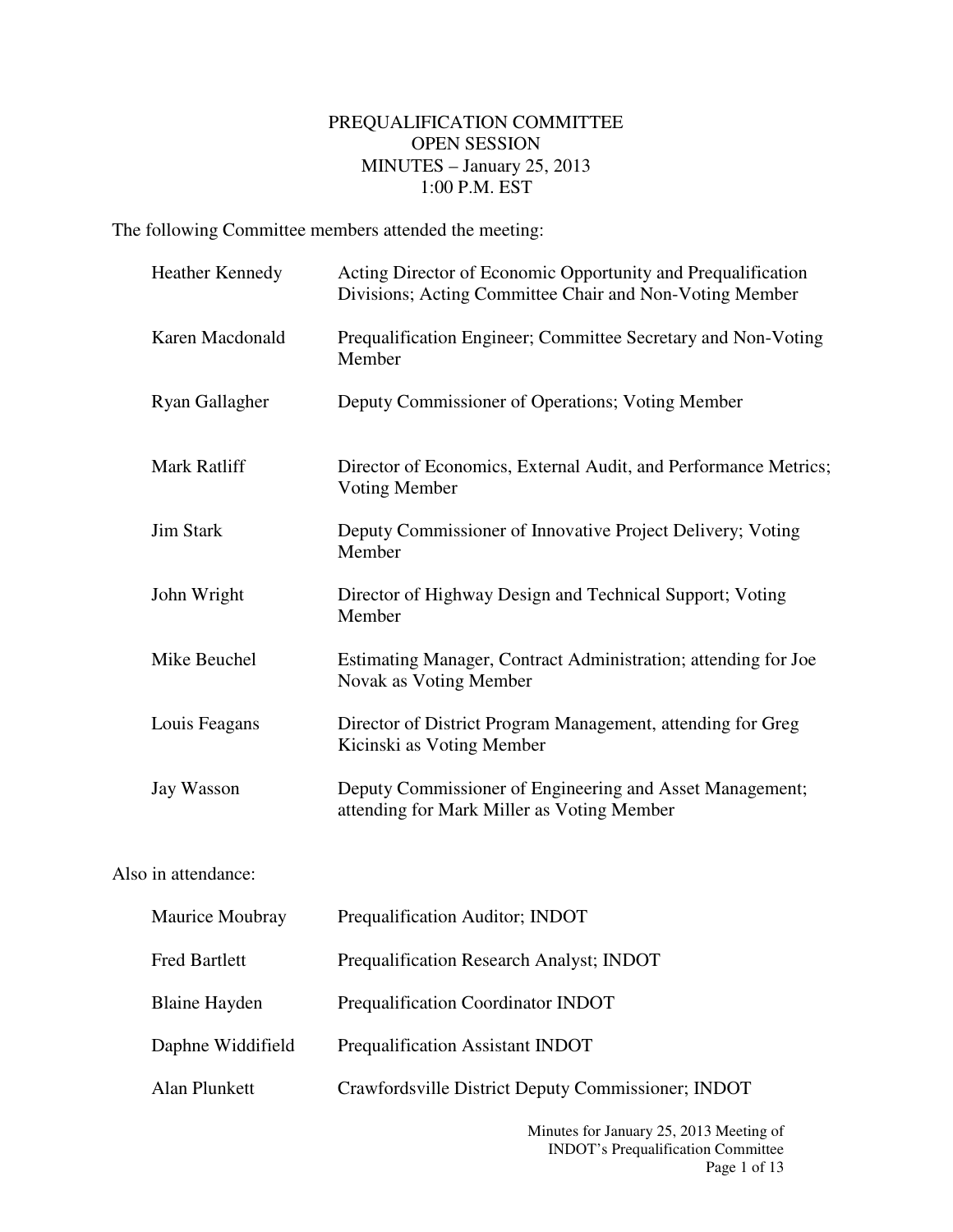| Joe Novak               | Crawfordsville District Construction Engineer; INDOT       |
|-------------------------|------------------------------------------------------------|
| Donald Thornton         | Construction Area Engineer, Crawfordsville District; INDOT |
| Anita Snyder            | Project Supervisor, Crawfordsville District; INDOT         |
| Sam Sarvis              | Deputy Commissioner of Capital Program Management; INDOT   |
| Mark Miller             | Director of Construction Management; INDOT                 |
| Kathy Allen             | Stormwater Specialist, Environmental Services; INDOT       |
| Nathan Saxe             | Ecology & Permits Manager, Environmental Services; INDOT   |
| Jennifer Jansen         | Attorney, Legal Services; INDOT                            |
| Will Wingfield          | Public Information Officer; INDOT                          |
| <b>Susan Miles</b>      | Economic Opportunity; INDOT                                |
| David Alyea             | Contract Compliance Specialist Economic Opportunity; INDOT |
| Tim Muench              | Project Manager; INDOT                                     |
| Tom Linkel              | Owner; Linkel Company                                      |
| <b>Timothy Eckstein</b> | Superintendent; Linkel Company                             |
| John Worth              | <b>Attorney for Linkel Company</b>                         |
| <b>Grant Reeves</b>     | <b>Attorney for Linkel Company</b>                         |
| Roy Rodabaugh           | <b>Attorney for Linkel Company</b>                         |
| Paul Berebitsky         | Indiana Construction Association (ICA)                     |

\*\*\*\*

The Committee reviewed the following agenda items:

- 1. Adoption of December 6, 2012 meeting minutes
- 2. Linkel Company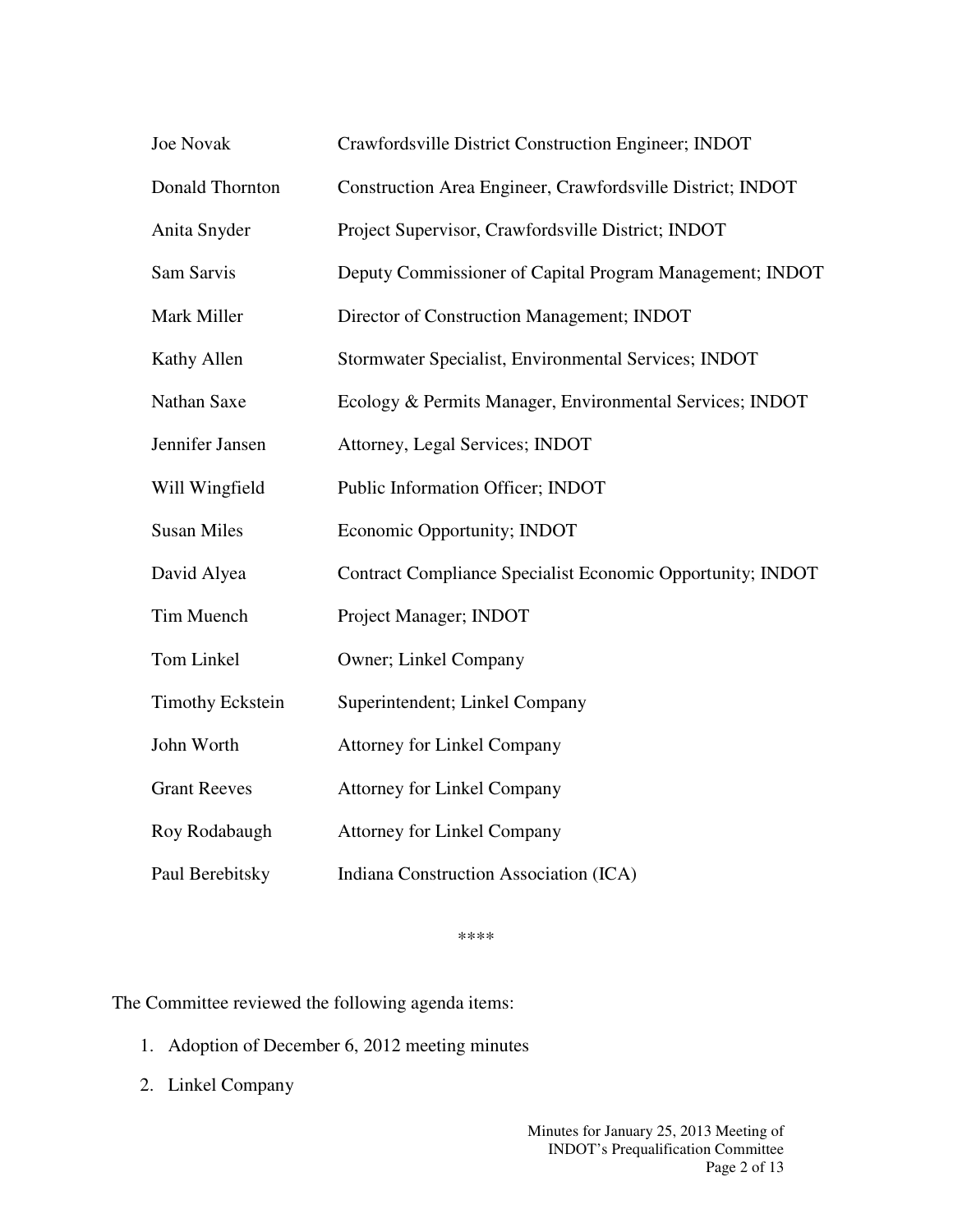- a. Performance on clearing Contract IR-34446 on SR 641 Phases 3 and 4 in Vigo County
- b. Conformance with On-the-Job Training Program

## PREQUALIFICATION COMMITTEE MEETING OPEN SESSION JANUARY 25, 2013

 Ms. Kennedy, acting Director of Economic Opportunity and Prequalification Divisions and acting Committee Chair, called the meeting to order at 1:07 P.M. EST. She stated that Tiffany Mulligan, previous Committee Chair, has left INDOT to take a position with the Governor's Office. All Committee members were present, except Greg Kicinski. Mark Miller and Joe Novak attended the meeting, but recused themselves from voting. Mike Beuchel, Louis Feagans, and Jay Wasson attended as voting members for Mr. Kicinski, Mr. Miller, and Mr. Novak. Mr. Novak was a presenter from the Crawfordsville District.

Ms. Kennedy asked that everyone sign the sign-in sheet that circulated. She facilitated introductions of all individuals attending the meeting.

1. Adoption of December 6, 2012 meeting minutes

Ms. Kennedy stated that the December 6, 2012 meeting minutes are not compiled yet and will be considered at the next Committee meeting.

2. Linkel Company - Performance on clearing Contract IR-34446 on SR 641 Phases 3 and 4 in Vigo County and conformance with the On-the-Job Training Program

Ms. Kennedy introduced the item regarding Linkel Company (Linkel). She explained the Committee meeting procedures: representatives from INDOT present the issue(s) first, the contractor is allowed to respond, then Committee members and the audience may ask questions.

Mr. Novak, Crawfordsville District Construction Engineer, INDOT, provided a PowerPoint presentation that included an overview of Linkel's performance on Contract IR-34446 including detailed pictures showing what was observed. The contract included tree clearing building demolition, and construction staking on SR 641, Phases 3 and 4 in Vigo County. SR 641 is a limited access new highway. This contract is for clearing only and does not include the construction phase. The contract was let on December 14, 2011 and awarded to Linkel on January 4, 2012, with notice to proceed given on January 11, 2012. A pre-construction conference was held on January 24, 2012 and Linkel began work on February 2, 2012. The deadline for tree felling was March 31, 2012 and completion date for all work was scheduled for April 30, 2012. The United States Army Corps of Engineers (USACE) placed a cease and desist order on the contract on May 3, 2012. Linkel was allowed to resume work in upland areas only on June 18, 2012. INDOT suspended Linkel on site for crossing the Little Honey Creek on July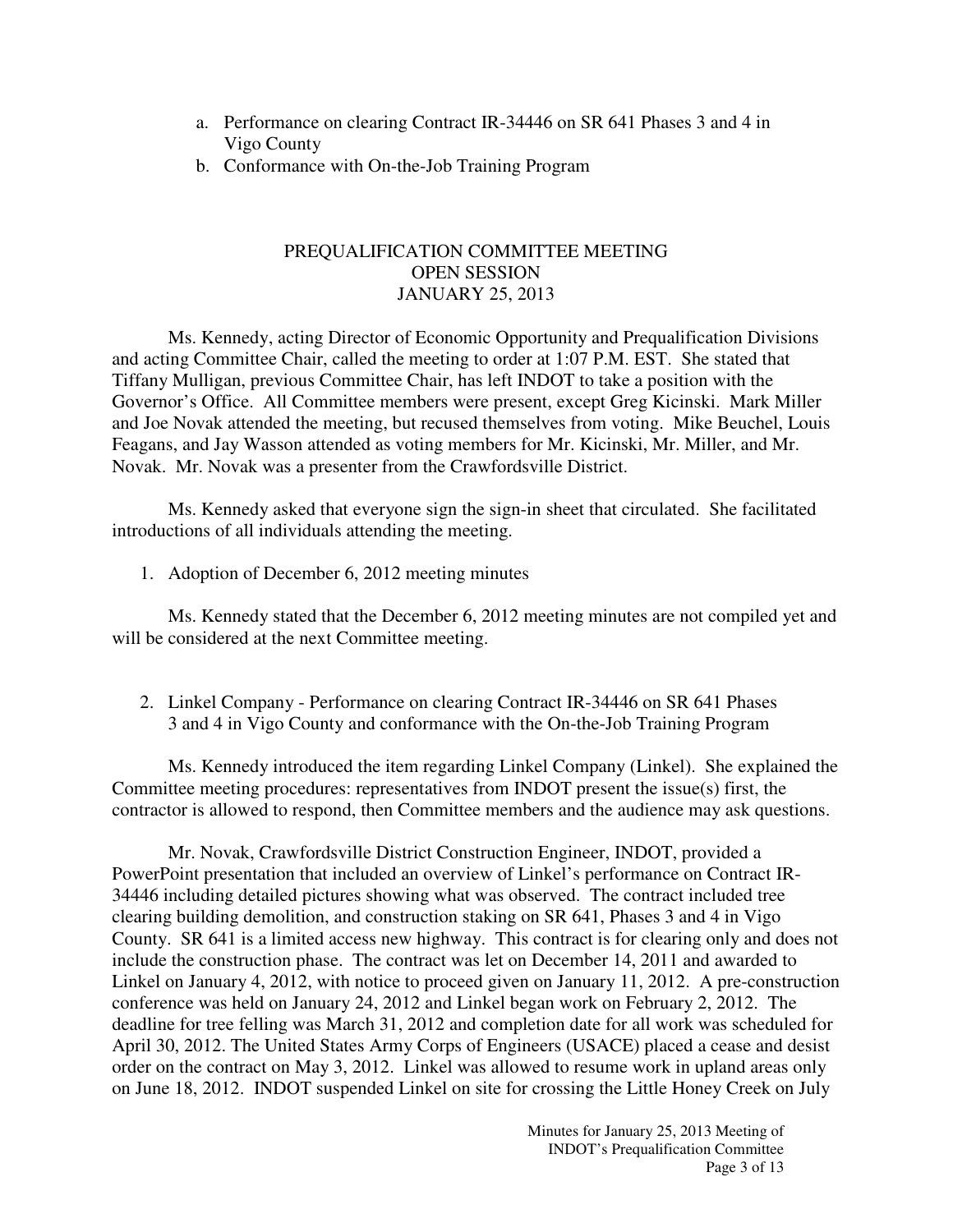10, 2012. INDOT terminated Linkel's contract effective July 26, 2012. Mr. Novak stated that the estimated completion date for all work was April 30, 2012, but Linkel had not completed all work. The trees were felled by March 31, 2012.

Mr. Novak stated that the four main issues with Linkel's performance were the following: 1) Linkel did not submit, follow, and keep the work schedule up to date and did not meet the final completion date. 2) Linkel was not in compliance with the contract and the law regarding temporary erosion and sediment control (TESC). 3) Linkel did not comply with the direction of INDOT personnel. 4) Linkel was not in compliance with the contract regarding disposal of materials

Mr. Novak stated that the contractor that replaced Linkel had to dispose of piles of tree debris. The contactor took 24 work days (32 calendar days) to dispose of the debris. They broke the project back into two phases. The south half of the job is still incomplete. They plan to burn trees as the most economical way to dispose of them. Mr. Novak stated that the point is the new contractor is performing the work quicker than Linkel had been working and as such indicates that Linkel would not have been able to complete the project within the 16 remaining calendar days (July 10, 2012 to July 26, 2012).

Mr. Novak stated that the contractor is to provide schedules as requested per the contract requirements. INDOT requested schedules from Linkel on April 18, 2012 and June 15, 2012, but they were not provided. Linkel provided a schedule on February 27, 2012 from request made on February 8, 2012, and it was flawed.

Mr. Novak stated that he would have Don Thornton talk about the second point regarding erosion and sediment control.

Mr. Don Thornton, Area Engineer from the Crawfordsville District, INDOT, provided a PowerPoint presentation that included an overview of the Contract IR-34446 provisions and included detailed pictures showing what was observed. He stated that Linkel was not in compliance with erosion control standards. Contract requirements include Standard Specifications 107.15 and 108.04, a unique special provision that does not allow tracking within areas of concentrated flow, and 327 IAC 15-5 (Rule 5). He stated that Linkel did track through areas of concentrated flow. Linkel did not consistently and immediately stabilize disturbed ground cover along channel banks or within areas of concentrated flow as per contract provisions. Linkel did not consistently place silt fence prior to land disturbance in all areas. Linkel did not properly maintain silt fence which resulted in occasional failure and general ineffectiveness. Also, Linkel did not properly install temporary check dams. These issues were communicated to Linkel in emails, inspections, and follow-up inspections and the INDOT Environmental Services Personnel.

Mr. Thornton showed pictures of disturbed ground cover along channel banks and within areas of concentrated flow. In one picture there was no seeding, no mulch, and no silt fence. In another picture, silt fence had been placed, but there was no stabilization. In another picture there was a great deal of debris in a stream. He stated that Linkel had been using the area as a crossing.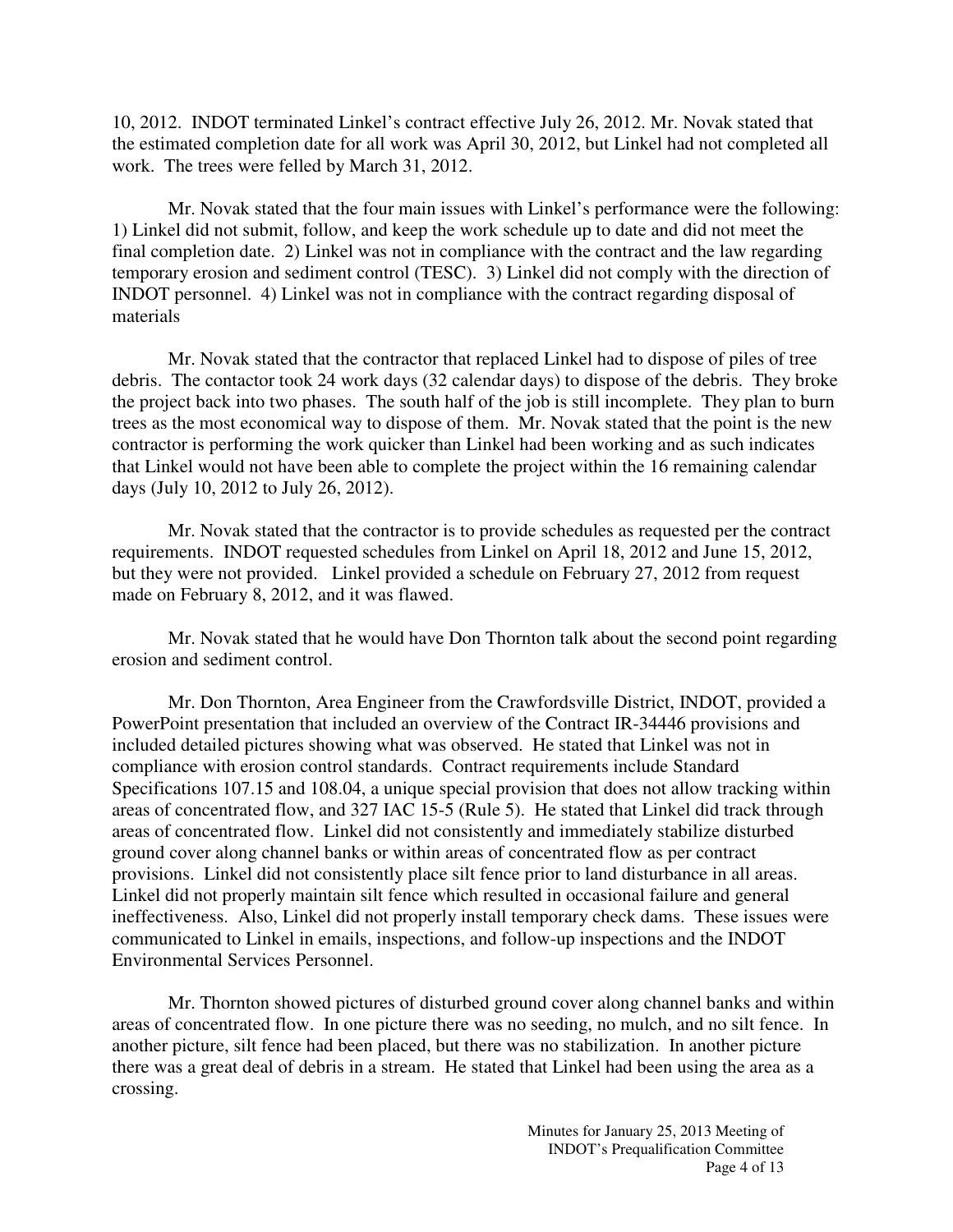Mr. Thornton showed pictures of disturbed areas without silt fence and areas with poorly maintained silt fence. In one large area there was no stabilization and no silt fence. That same area was photographed seven days later and it showed that silt fence had been placed, but the area had not been seeded and mulched. The pictures showed bare ground that had not been stabilized and a hillside that had not been stabilized. He stated that Linkel did not maintain the silt fence. A picture shows an area where the silt fence was overrun with silt. It was not being contained. Another picture shows an embankment not stabilized and silt fence was overrun at the corner.

Mr. Thornton showed standard drawings of temporary revetment riprap and straw bale check dams, and he showed pictures of poorly installed riprap and straw bale check dams. The riprap check dam was not extended up the sides. The filter stone was not compacted and was not mixed in with the top stones. The standard drawing of the straw bale check dam shows that there should be two rows of bales and a geotextile should be used. Linkel placed only two bales in the stream and no geotextile was used.

Mr. Thornton stated that the pictures he showed today illustrate what was found on the job site, but it does not include all of the issues that were found.

Mr. Novak addressed the third point about Linkel not following directions from INDOT Project Supervisors and Area Engineer. Linkel had been told to clear the debris from the stream on March 22, 2012. Debris in waterways was addressed in the unique special provision. When Linkel did not clear the debris as directed, Mr. Thornton informed Mr. Novak. The debris was removed after Mr. Novak contacted the owner of the company, Mr. Tom Linkel.

Mr. Novak stated that a Linkel equipment operator encroached on a United States Army Corps of Engineers (USACE) jurisdictional waterway on July 9, 2012. Everyone had been told not to cross this stream. All jurisdictional waterways within the project had been marked. You can see from the picture that the silt fence was run over and you can see the track marks. Mr. Novak stated that before Linkel could begin work on the site, they had to be aware of areas to avoid. He read an email dated June 18, 2012 from Linkel demonstrating that they were aware of the areas.

Mr. Novak stated that the fourth point was that Linkel placed tree debris on private property on June 22, 2012 without performing wetland and archaeological site checks.

Mr. Novak stated that in summary, Linkel did not adequately manage the project and the Crawfordsville District recommends that Linkel be required to submit a Work Improvement Plan (WIP) and that an experience reduction factor of 30 to 50 percent be applied to Linkel's bidding capacity. A new contractor is typically assigned a 30 percent experience reduction factor.

Ms. Susan Miles, Contract Compliance Manager from the Economic Opportunity Division (EOD), INDOT, presented the issue on Linkel's non-compliance with the On-the-Job Training (OJT) program. The OJT program is mandated through the Federal Highway Administration (FHWA) for all federal aid projects. It is used to promote females and minorities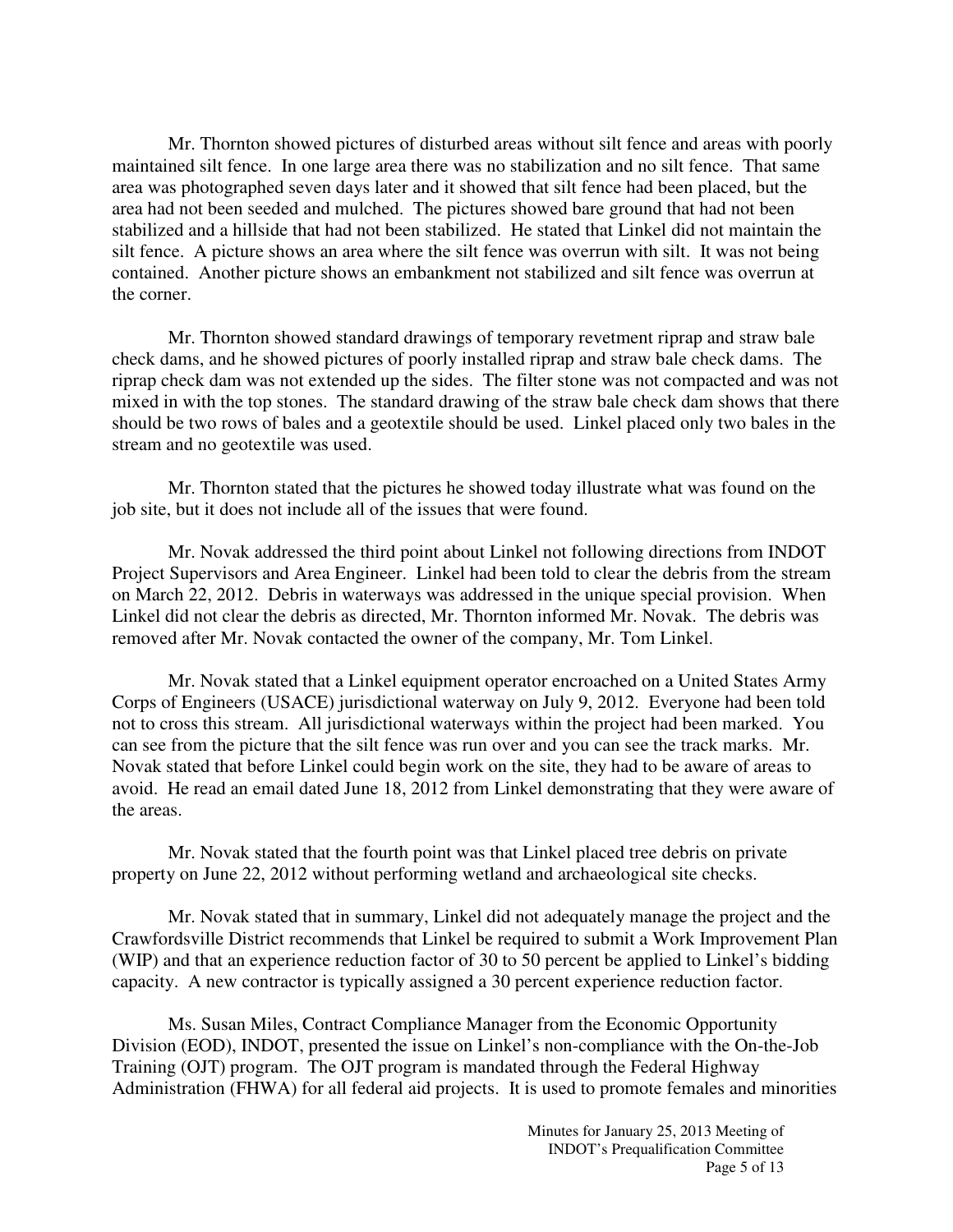in the highway construction industry. For contractors that have had prior contracts, there is a formula to set the OJT goal. In 2011 and 2012, Linkel did not meet their goal. In 2010, Linkel submitted an OJT plan, but they were later disqualified, because the trainee was working in the office and those hours are disallowed.

Ms. Miles stated that Linkel submitted a training program manual to EOD on February 29, 2012. She advised Linkel to submit the manual to Bureau of Apprenticeship Training (BAT). Even though Linkel is a non-union company, Linkel is required to comply with the OJT program. Ms. Miles has given Linkel a contact to get started on the process. Linkel signed the 2012 OJT goal agreement on April 23, 2012. She stated that she informed Linkel that they can use non-INDOT hours.

Ms. Miles stated that EOD sent a letter to Linkel on October 10, 2012 stating that Linkel was in non-compliance. Linkel responded on October 15, 2012 and indicated that they did not understand how a non-union contractor can comply with the OJT program. Ms. Miles stated that she offered to have another non-union company work with Linkel. On December 7, 2012, Linkel submitted a report with no trainee hours reported. On December 14, 2012, EOD sent a letter to Linkel requesting good faith efforts. Linkel replied by letter dated December 18, 2012, which stated that they have asked for help, but did not receive help. Ms. Miles stated that Contract IR-34446 had a number of opportunities for OJT trainees.

Ms. Kennedy turned the floor over to Linkel. She explained that the floor will be open for discussion after Linkel responds.

Mr. Tom Linkel, owner of Linkel Company, stated that Linkel is a non-union company and there are very few female and minority hiring opportunities in Franklin County. The diversity pool is low. For that area of the state, it is 99.4 percent white. He stated the OJT goal is to get a journeyman's card, but that is a union item. Linkel does not fit the OJT profile for the jobs that they perform for INDOT. Linkel performs small, quick jobs.

Mr. Tim Eckstein, Linkel Superintendent, stated that the OJT program is for skilled labor. Most of the jobs Linkel performs are mowing and debris removal and are not high skilled jobs. He stated he checked the Department of Labor's (DOL) website and he talked with DOL's Indiana representative. He was told that the type of work that Linkel performs does not apply to the OJT program. He stated the OJT program is geared toward unions.

Mr. Linkel stated that thousands of hours that Linkel reported was not prevailing wage work.

Mr. Eckstein responded to Mr. Novak's and Mr. Thornton's PowerPoint presentations. He admitted that Linkel had issues with erosion and sediment control (ESC). The tree clearing area grew from 60 acres to 90 acres. The Indiana Bat protection delayed the work. He stated that when Linkel was allowed to resume work, a significant amount of time was used to move the felled trees. INDOT did not allow Linkel to burn the trees according to the contract. He stated that Linkel should have been granted extra time. A meeting was setup with INDOT and Linkel to estimate the cost to INDOT for the transportation of the debris, but it was cancelled by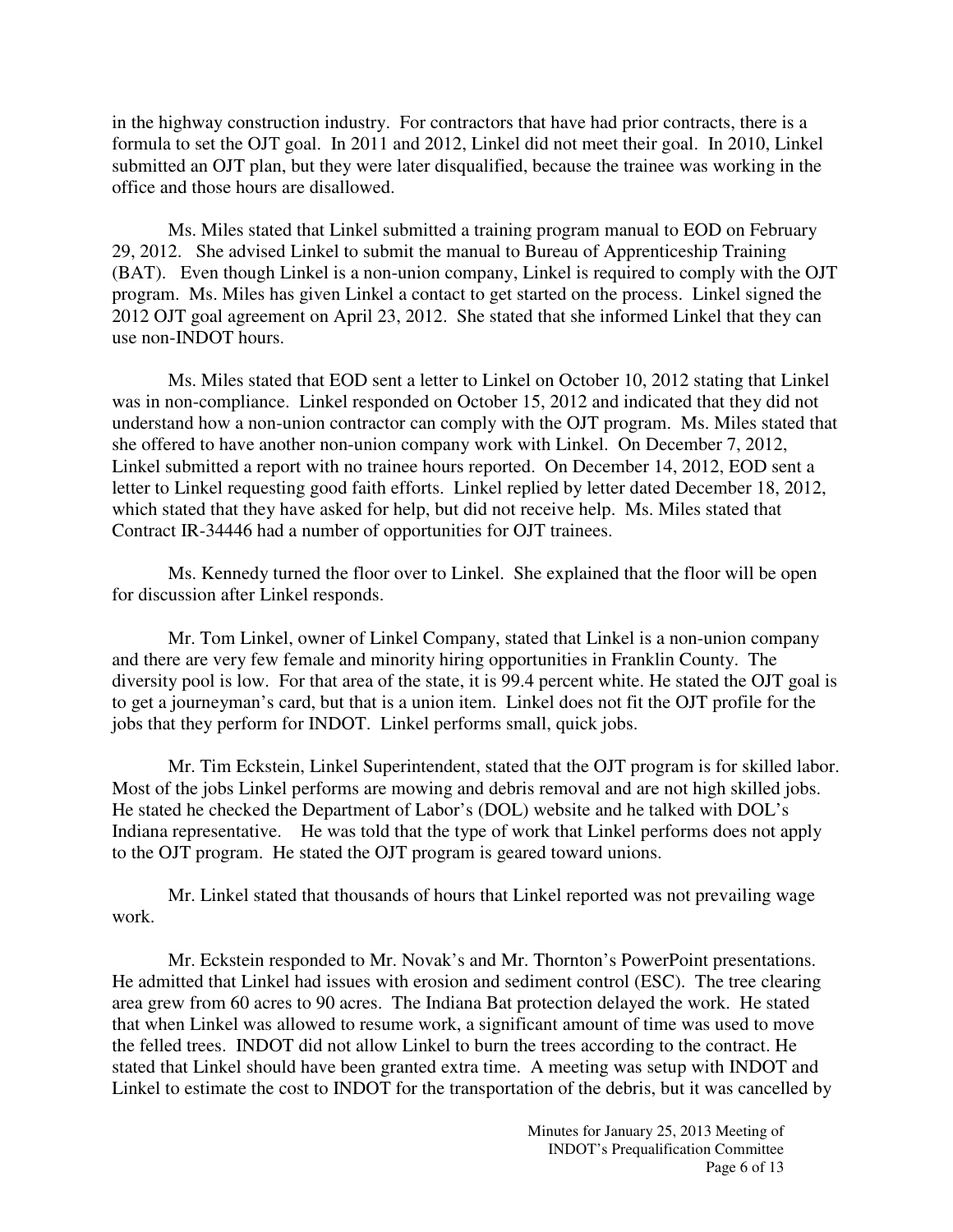INDOT. It happened that the meeting was scheduled for the day after the contract termination. The pile of brush in the stream was logged by the previous owner and Linkel was not notified. He stated that there is a permanent easement that has been in place for 75 years where the equipment operator crossed Little Honey Creek.

Mr. Eckstein stated that there was no discharge of fill on the project. Linkel reviewed the project plans and special provisions. Linkel set up their ESC plan. They coordinated with the Indiana Department of Environmental Management (IDEM), USCOE, and Environmental Protection Agency (EPA). He stated that clearing and grubbing is a complete land disturbing activity. Linkel tried to minimize the land disturbance and sediment movement from the site or into streams. He stated that Linkel was not as concerned with ephemeral streams that did not have water running in them. Check dams cannot be placed in jurisdictional waterways. He stated that you can tell the check dams are working effectively, because there is a pre-existing vegetative strip that did not have any sediment.

Mr. Eckstein stated that it was determined that Linkel's ESC plan was not needed. They changed to permanent seeding, which requires more preparation work.

Mr. Eckstein stated that in regards to Rule 5, no areas were bare for more than seven days. The requirements originally allowed for 14 days, but it had been knocked down to seven days. He stated that IDEM's reports listed bare areas as one concern. Linkel responded to IDEM's report. He stated that the bare areas did not have to be addressed for seven days. He stated that Linkel did not have permits with IDEM and USCOE. He stated the streams would be eliminated or rerouted, so Linkel did not address erosion control. He stated a USCOE representative told Linkel to delete some items in the report. Mr. Eckstein stated there was no maliciousness on the part of Linkel.

Mr. Eckstein addressed the issue of not following INDOT directions. On the date in question, an excavator was working on a four foot diameter tree. It had an electrical box on it that had to be disconnected from several houses. Ms. Anita Snyder, Project Supervisor with INDOT, was on site and instructed Linkel to remove trees across the stream because the trees could dam the creek. Linkel replied that the trees would be removed at a later time. A property owner was filming the area. Ms. Snyder reported to Mr. Thornton that Linkel would not do the work she instructed. Linkel finished removing the four foot diameter tree, then spent four to five hours in a thunderstorm and under a tornado warning removing the trees. Mr. Eckstein stated that someone from Linkel told Anita to get an engineer to discuss thermodynamics.

Mr. Eckstein stated that an IDEM representative told Linkel not to use straw bale dams. They do not work well. He stated again that check dams cannot be placed in Waters of the US.

Mr. Eckstein stated that Linkel sold some trees for marketable timber. He stated it does not require archaeological or wetland checks to move timber to private property. He said he did however check the wetland maps.

Mr. Eckstein addressed the issue with the operator crossing Little Honey Creek. He demonstrated how the operator placed the bucket on the other side of the stream and used it to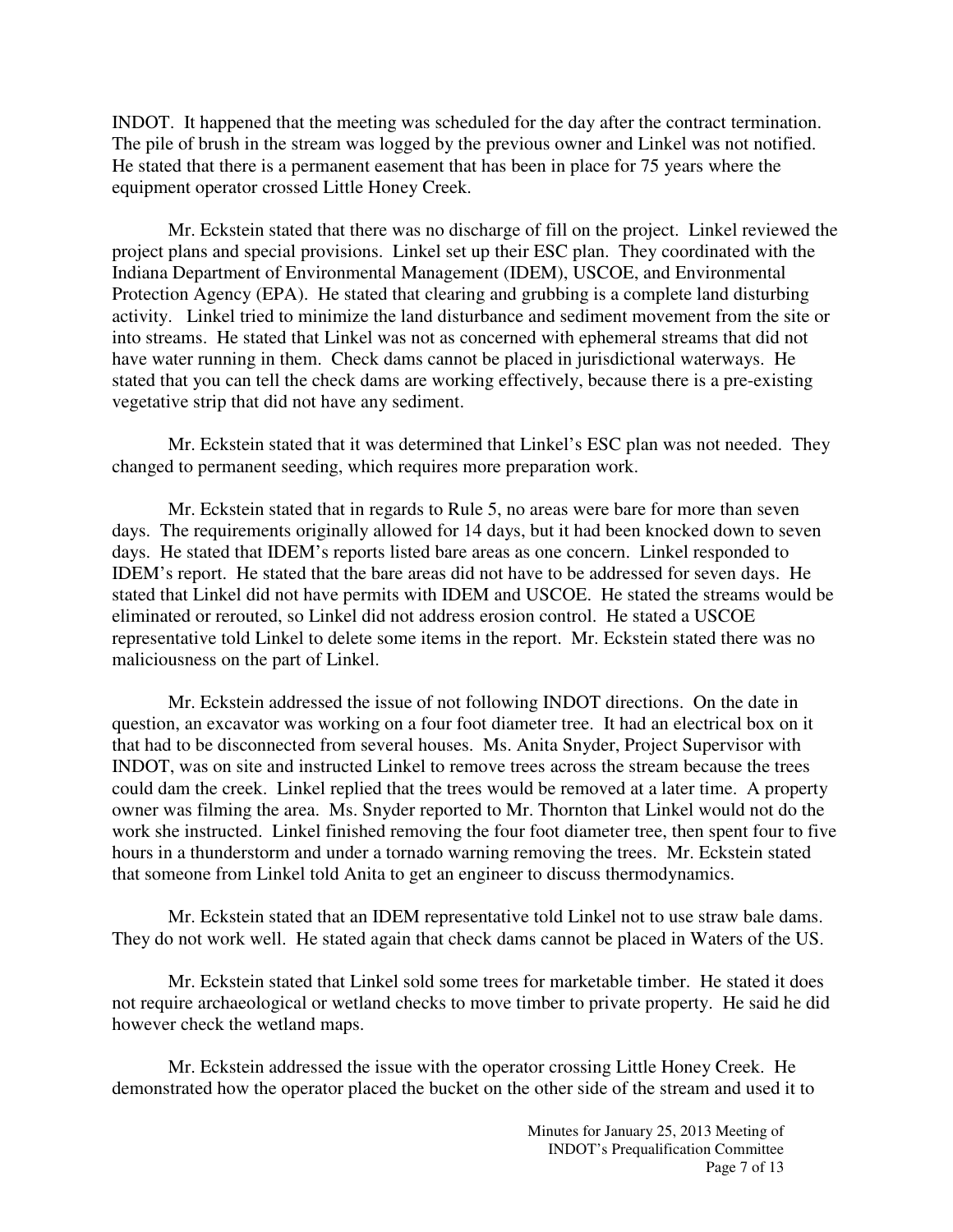keep the front end of the excavator level so it could span the stream as it crossed. He stated that the equipment did not track in the stream. He stated that the area where the operator crossed was at a Marathon Pipeline easement and it was reinforced with riprap. He said Linkel was encouraged by Marathon to use the crossing. He stated that there was not much disturbed in the area. They were within a floodplain.

Mr. John Worth, Attorney for Linkel, stated that Linkel has done work for INDOT for nearly 30 years. Both INDOT and Linkel have been frustrated with this project. He stated the contract was terminated for convenience, not cause. He stated that it is difficult for Linkel to meet the OJT program, because Linkel works on short term projects. Linkel does have some employees that come back year after year. Linkel wants to make this right and Linkel is trying to get the OJT training on track. He asked that the Committee consider the work that Linkel has done for INDOT. He stated that it is important to Linkel to comply.

Mr. Eckstein stated that Linkel did not get a copy of the packet until today. He stated that they did not have time to prepare responses and that it is one sided. He asked that Linkel be brought back to address the issues.

Mr. Wasson asked if Linkel requested the packet.

Ms. Kennedy stated that it was available. The Prequalification Division has not been automatically sending the packet material to the contractor or consultant, but they will send it if requested. We plan to change our process to send the material out with the notification letter in the future.

Mr. Novak addressed some of Linkel's responses to the issues. Regarding progress of work, it was a time and material contract. Linkel's request for a time extension stated they lost 11 days; however, the work they questioned was not the controlling operation at the time. Regarding moving the debris off site or burning it, Mr. Novak replied that Linkel would have to move it before burning, so it is a moot point. Linkel has stated they didn't exceed the seven day period, but Rule 5 requires phasing of construction to be used to minimize disturbance of large areas. Mr. Novak stated that INDOT did not approve a time extension for tree felling but did for the completion date. Linkel was instructed to remove debris promptly. It should not have escalated to a call to the president of the company. Regarding disposal of material, it does not matter that it is marketable timber. The archaeological and wetland checks still need to be performed. And regarding the crossing of Little Honey Creek, Mr. Novak replied that it was a violation of the contract. Mr. Novak stated that an email from Linkel indicated they were aware that they could not go between the silt fences.

Mr. Nathan Saxe, Ecology & Permits Manager, Environmental Services, INDOT, stated INDOT communicated to Linkel not to cross over the jurisdictional waterway. He stated that although the easement crossing had been there for 75 years, the USCOE was against crossing there. He stated that Linkel mentioned in communications with IDEM, USCOE, and INDOT, and mentioned at the meeting today, that Linkel used streams to filter sediment. Discharge of sediment is a violation, and once sediment enters the stream, then it is considered to be off-site.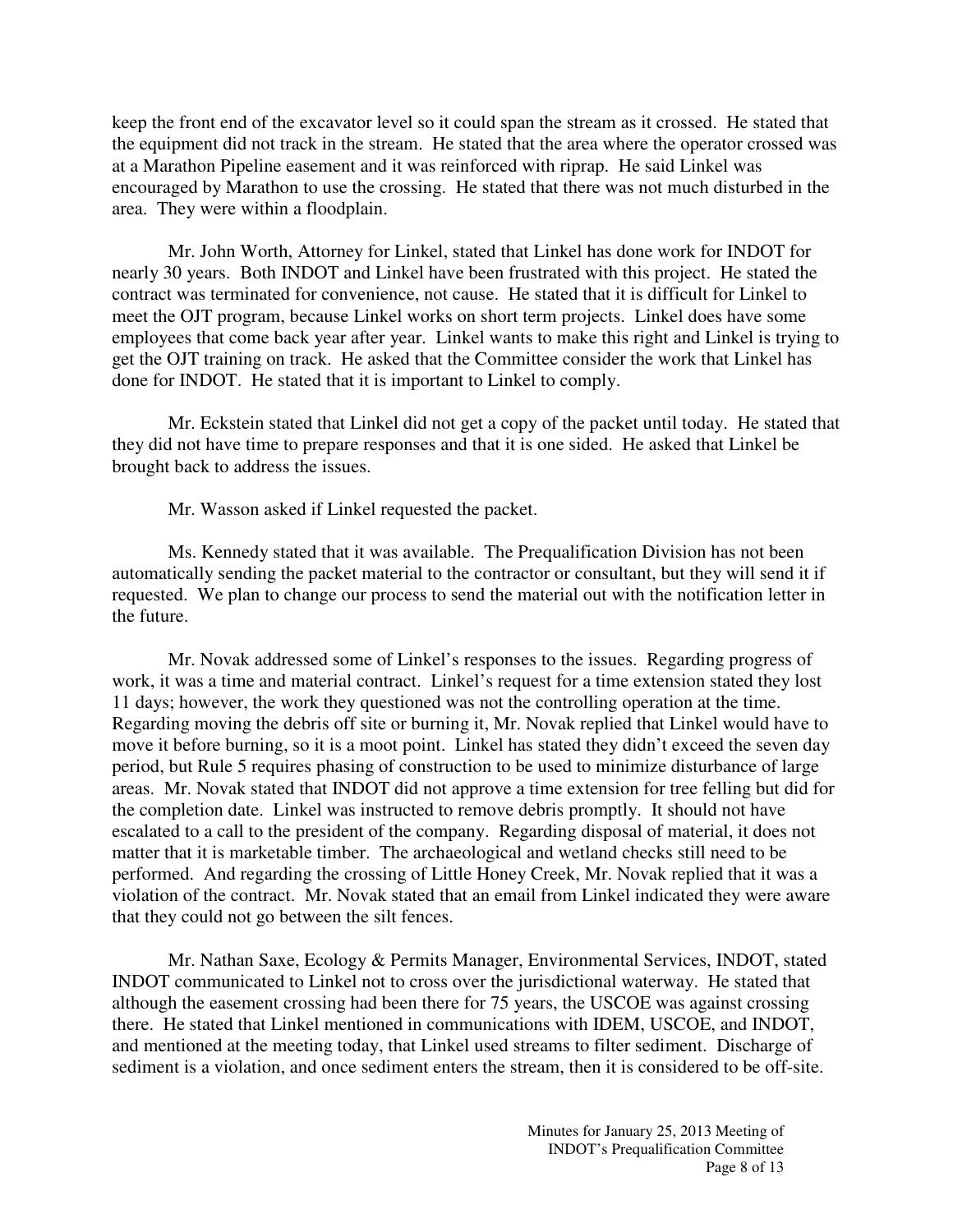We have to be concerned with discharge of fill resulting in capture. He agreed that using straw bales check dams are not an acceptable practice.

Mr. Saxe stated that items rated unsatisfactory on the IDEM reports are considered violations. The issues from IDEM inspections communicated to Linkel indicate that Linkel was in violation of Rule 5. He stated that there was a potential for sediment to leave the site. There were large disturbed areas. Revision of the ESC plan should have been addressed.

Ms. Miles stated that there are other non-union companies that have good OJT programs. Although Linkel's mowing and sweeping contracts were not federal aid contracts, Linkel did have four federally funded contracts last year. Linkel had opportunities to do the training.

Mr. Eckstein asked if Olco moved their trainee to the union.

Ms. Miles replied that Olco went through Associated Builders and Contractors (ABC). She stated that Primco is one of the contractors with a successful non-union OJT program.

Mr. Eckstein apologized for the IDEM report. He stated that Linkel endeavors to implement erosion control correctly. He stated that the Rule 5 Notice of Intent indicated that discharges were expected.

Mr. Saxe replied that IDEM expects discharges of water, not discharges of sediment into water.

Mr. Wasson asked why we comingled the erosion control issue with the OJT issue.

Mr. Stark asked Ms. Macdonald if a contractor is not in compliance with a program, such as OJT, should it be part of the prequalification review.

Ms. Macdonald replied that any INDOT rule or regulation can be considered.

Ms. Kennedy stated that we do not want to call a contractor in for one issue, then have to call them back in for another issue later. If we know there is more than one issue, then we piggyback them.

Mr. Stark stated that Ms. Miles reported that Linkel has not been in compliance with the OJT program for three years.

Ms. Macdonald stated this is the first time it has been formally brought to the Prequalification Division's attention.

Mr. Wasson asked when Linkel's Certificate of Qualification expires.

Ms. Kennedy replied April 30, 2013.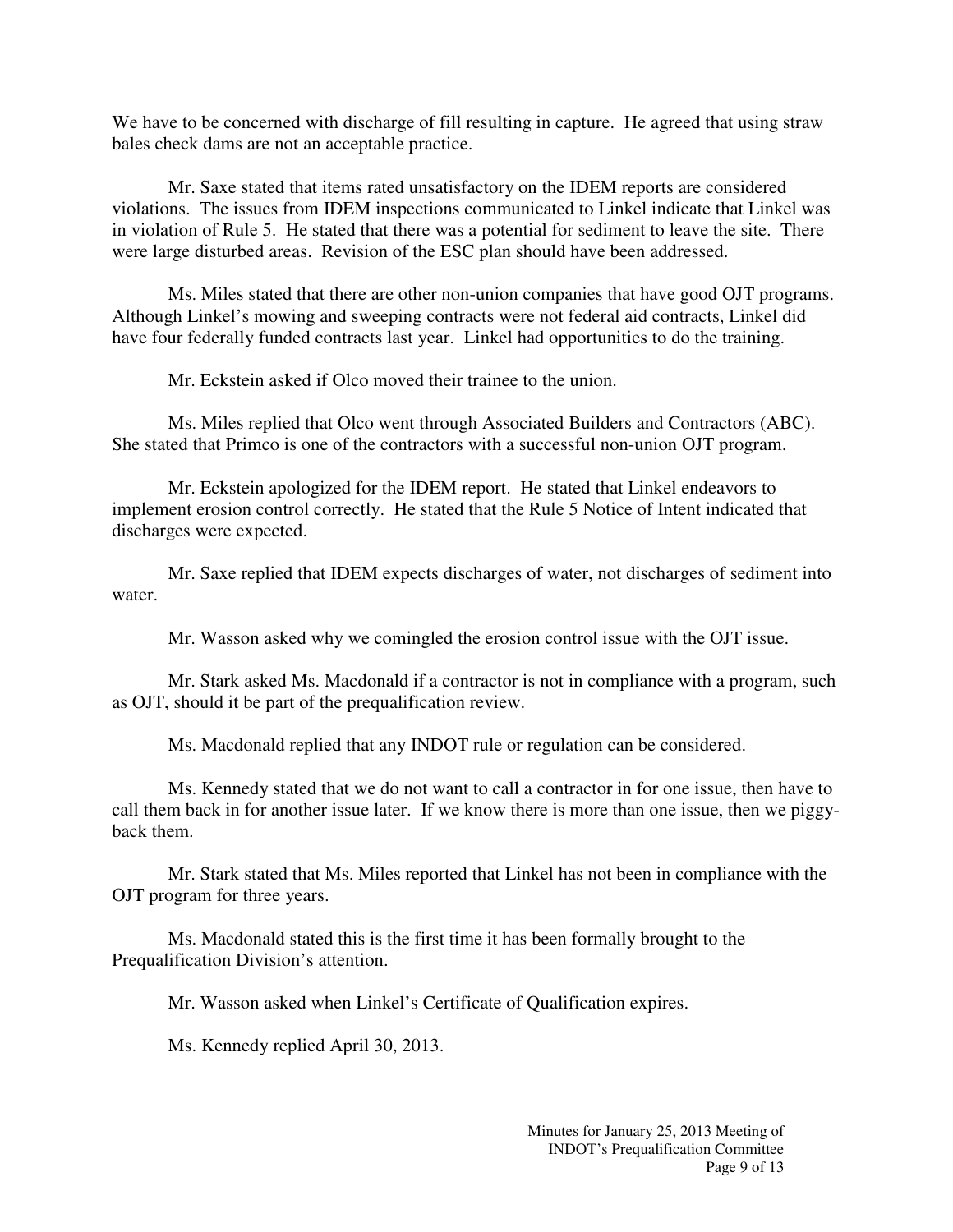Mr. Ratliff asked if the OJT has to meet the training hours' goal. He asked if there was something that prevented Linkel from complying.

Ms. Miles stated a contractor can submit a good faith effort for review. It has to show an aggressive effort by the contractor to comply with the program.

Mr. Stark asked if the OJT program only applies to federal aid projects.

Ms. Miles replied yes, the program is for federal aid contracts. The goal is calculated based on federal contracts a contractor has performed over the last three years.

Mr. Ratliff asked if Linkel showed good faith efforts. He stated he would not consider barring Linkel if they made good faith efforts.

Ms. Miles replied that Linkel did not demonstrate that they made good faith efforts.

Mr. Ratliff asked if the cleared timber is considered to be Linkel's.

Mr. Novak replied that the timber is Linkel's, but that does not mean that Linkel did not have to do the archaeological and wetland checks.

Mr. Wright asked if there were tree stumps remaining and if the embankments were stabilized.

Mr. Saxe replied that the disturbed areas still have to be stabilized.

Mr. Wright asked if Linkel was under the impression that this needed to be done.

Mr. Eckstein stated that because Linkel did not grub or use cleats on equipment there was little disturbance.

Mr. Novak stated that Linkel has done six jobs in the last seven years for the Crawfordsville District and the CR-2 reports have been unremarkable. They had one recent project that was satisfactory. Another project was terminated for convenience. The termination was not performance related.

Mr. Stark stated that INDOT takes it seriously when a company is not in compliance with a contract, especially when it is federally funded. If a contractor is not in compliance for federal projects, then they should not bid.

Mr. Worth stated Linkel takes it seriously and wants to continue doing business with INDOT.

Mr. Stark stated that we want contractors to continue to do business with INDOT.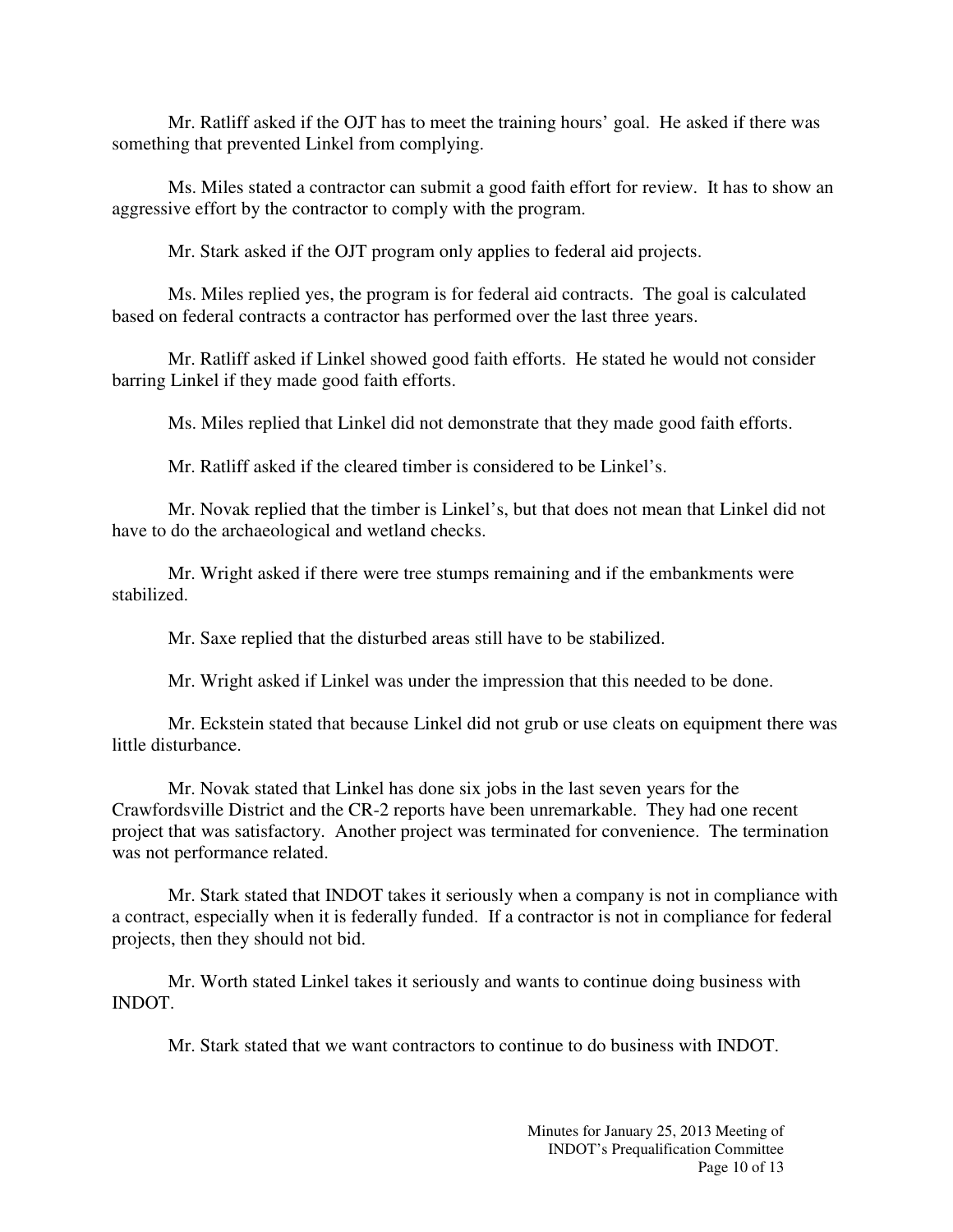Mr. Wasson stated that he was concerned about an email from Linkel that indicated compliance with Rule 5, whereas the IDEM inspections indicate Linkel is non-compliant.

Mr. Eckstein stated that Linkel responded to IDEM. Linkel answered all allegations. All of the issues from IDEM's report were in compliance by July.

Mr. Wasson stated that Linkel was not in compliance with USCOE. They shut the project down.

Mr. Eckstein replied that the USCOE received the report at that time. Linkel met with the USCOE and they were satisfied.

Mr. Grant Reeves, Attorney for Linkel, stated that the project was shut down because the proper permits were not obtained. INDOT withdrew the permit application in April after applying in January.

Mr. Saxe stated that the permit that was pulled was for another section of the project. Linkel's contract was terminated because of violations with IDEM inspections, Rule 5, and the USCOE violation letter.

Mr. Eckstein stated that they did not think they were in violation. They were correcting the problems.

Mr. Feagans asked what Linkel would do differently today.

Mr. Eckstein stated that Linkel would place silt fence early, although it is hard to do it on a clearing job. They would mulch and seed sooner as well. They would work incrementally.

Mr. Feagans stated that the slides from the PowerPoint presentations showed several acres of bare ground.

Mr. Eckstein stated that Linkel would clear through stream first then work out from that point.

Mr. Novak noted the piles of trees on the left of the two pictures taken seven days apart.

Mr. Eckstein replied that they were different piles. He replied to an earlier comment made by Mr. Novak. He agreed that they have to move the trees in both cases, but in the case where they are moving off-site, they have to remove the stumps.

Mr. Gallagher asked Linkel if there was anything about this project that made the job more difficult.

Mr. Eckstein stated the work was slowed for a few weeks, because the permit for the stream crossing was denied. Also, Linkel was not allowed to burn the debris between the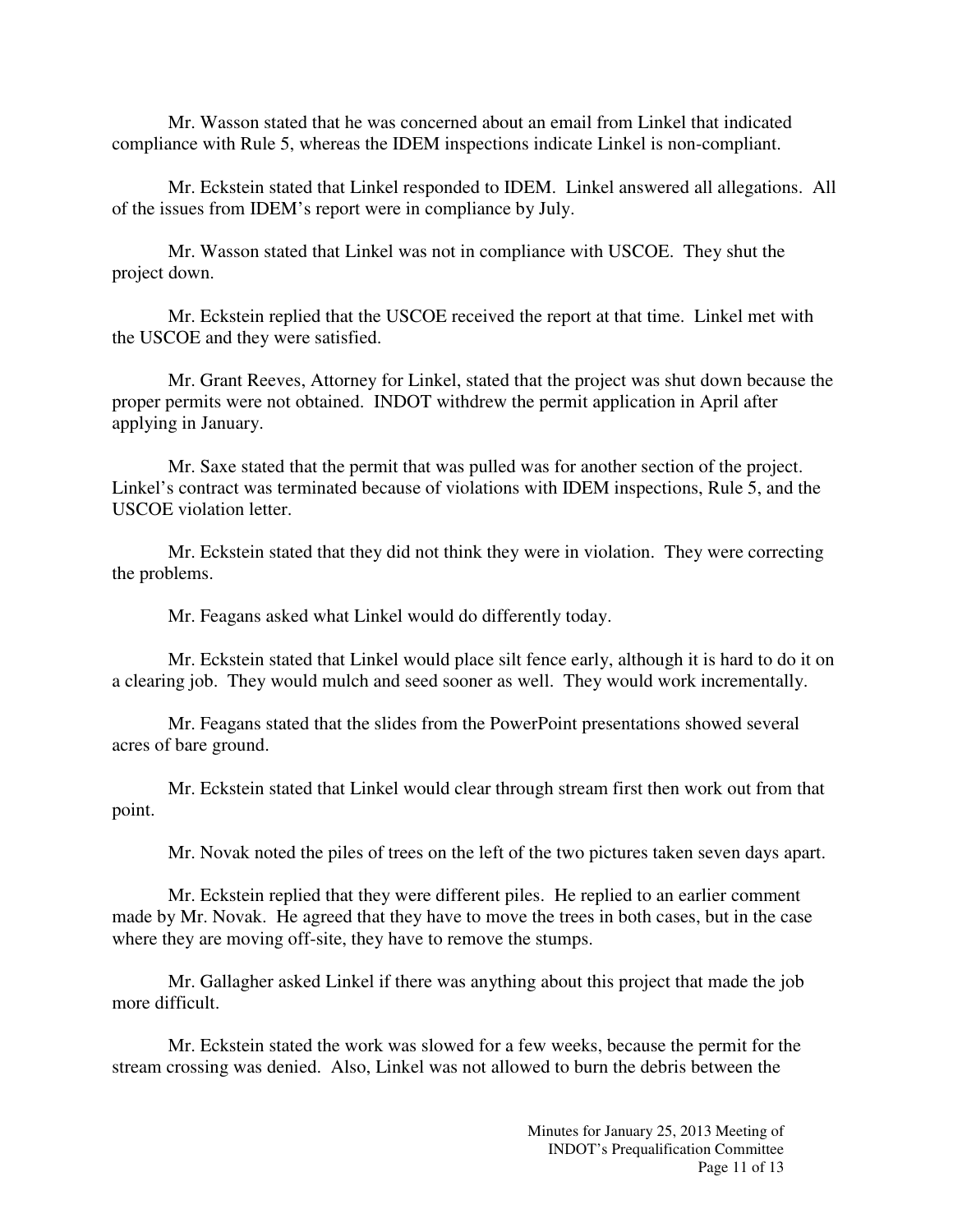embankments. Without being able to burn, Linkel had to haul off the debris which slowed down progress.

Mr. Beuchel asked what the timeframe was for Linkel to stabilize the area.

Mr. Novak replied seven days.

Mr. Wasson stated the ESC measures were documented by Ms. Snyder. He asked how well were they maintained.

Ms. Snyder stated the measures were put on the report.

Mr. Novak stated that there were some maintenance issues, but the main concerns were placing measures promptly and using the right measures.

Mr. Wasson asked who was Linkel's ESC manager.

Mr. Eckstein replied that he was. He stated that Linkel had a subcontractor that placed the ESC measures and the project was inspected weekly. Any issues were addressed by the next report.

Mr. Linkel asked if there were any areas that were not addressed in 48 hours.

Ms. Snyder replied that there were some silt fences that carried over on dailies.

Mr. Eckstein stated that Linkel prioritized the repairs, by addressing any failures first.

Mr. Wasson asked Linkel about planning or scheduling issues.

Mr. Linkel replied that it was disconcerting trying to obtain the stream crossing permit. Also, the extra acres of land to clear with no more time to do it created problems. Linkel revised their priorities to meet the Indiana Bat deadline. He stated the bar chart schedule was tentative and Linkel tried to keep Ms. Snyder aware as the schedule changed.

Mr. Novak stated he was concerned when the shutdown was lifted.

Mr. Linkel replied that they failed there.

Ms. Kennedy asked if there are any deliberations for a motion.

Mr. Novak stated that three of four items were already pointed out on the CR-2 that Linkel was given.

A representative from Linkel replied that they had responded to that.